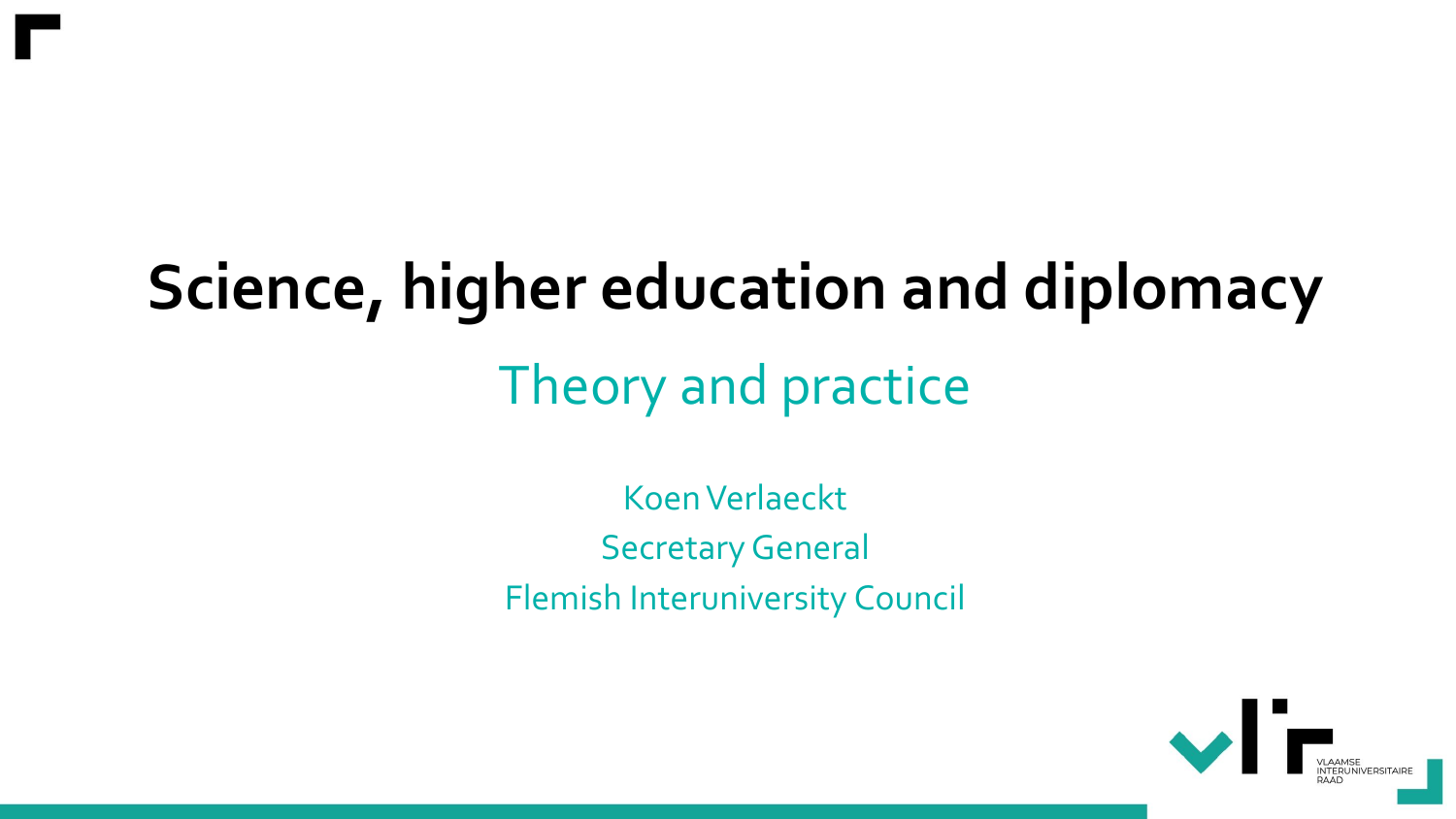### **Science diplomacy – what's in it ?**

- The three strands of science diplomacy
	- Diplomacy for science the use of diplomatic action to facilitate international scientific collaboration, e.g. by negotiating R&D agreements and exchange programmes or enabling the establishment of international research infrastructures
	- Science for diplomacy the use of science as a soft power to advance diplomatic objectives, e.g. for building bridges between nations and creating good will on which diplomatic relations can be built
	- Science in diplomacy the direct support of diplomatic processes through science, e.g. by providing scientific advice and evidence to inform and support decision-making in foreign and security policies
- EEAS: "Science diplomacy eludes an agreed definition"

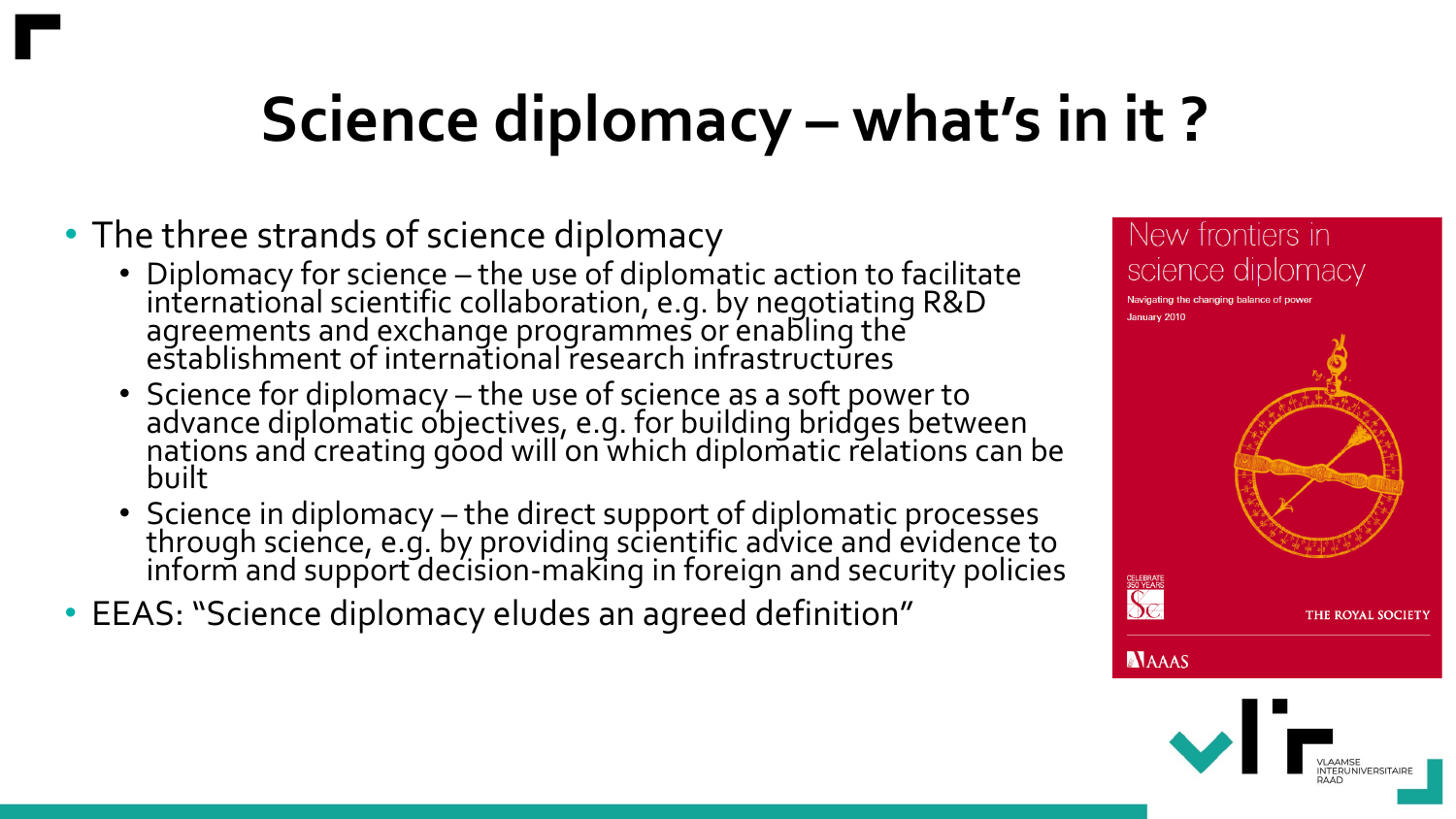# **Top priority in EU's international R&D policy**

- Developing a European Science Diplomacy agenda is an explicit objective
	- Revised global R&D policy framework
	- Action lines dor the (new) ERA
	- Growing emphasis on values and how to deal with authoritarian states and other actors involved in unwanted foreign direct interference (Marseille Declaration)

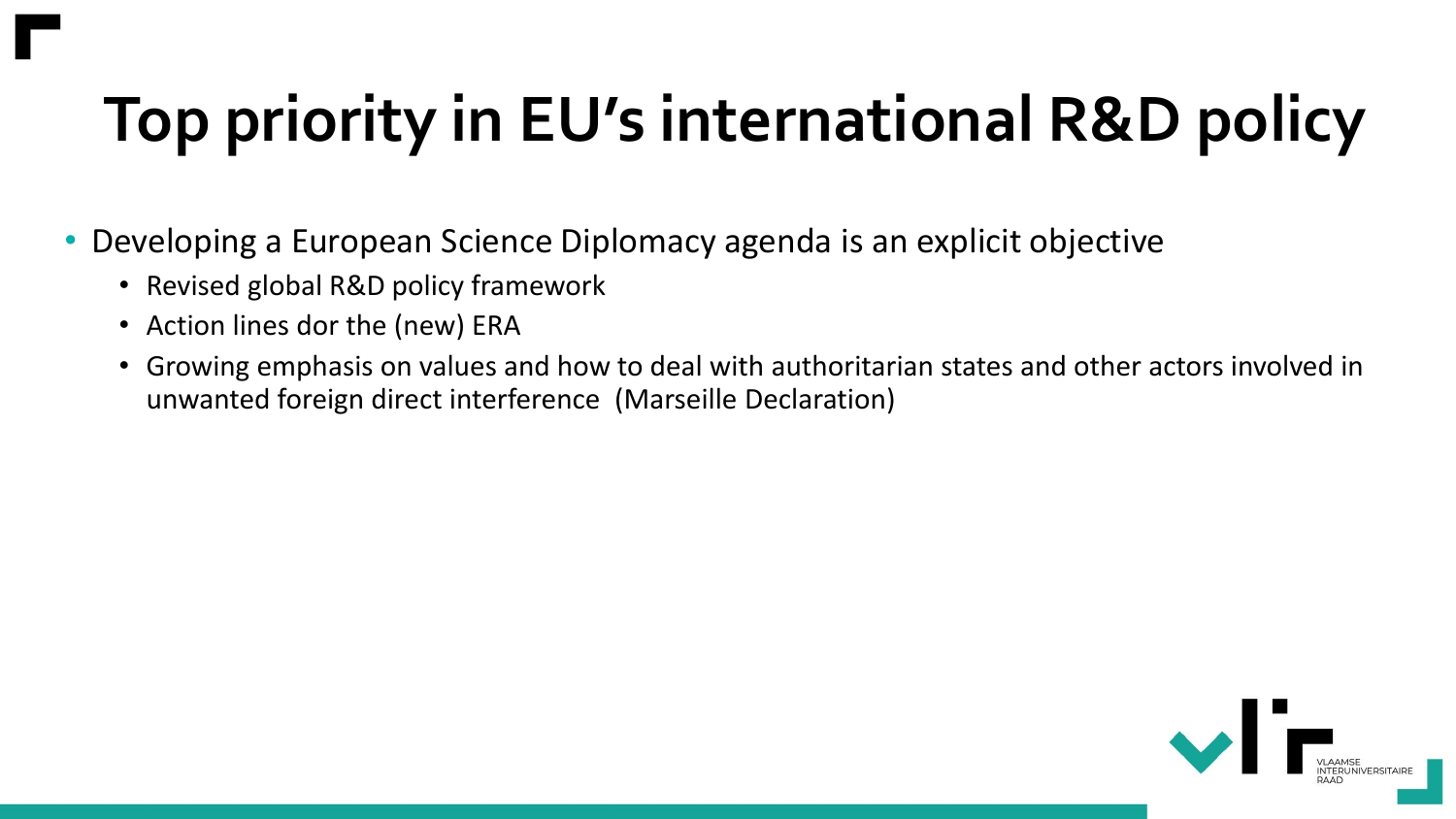# **More than re-packaging existing actions?**

- Concept has been successfully branded over the last 15 years
- Used for many heterogeneous goals
	- Attracting FDI and foreign students
	- Joining forces to develop costly science (infrastructure) projects
	- Marketing R&D assets and institutes
	- Science as soft power (winning souls by image-building and influencing)
	- Tackling worldwide challenges (SDG)
	- Projecting coherence against other powers in a multi-polar world
- "The inflationary use of science diplomacy will kick it into the long grass, i.e. the more it gets applied, thé more it will dissolve into an anything-goes formula, mainly serving political window-dressing activities" (Tim Flink, *Taking the pulse of science diplomacy and developing practices of valuation*, Science and Public Policy, 2022)

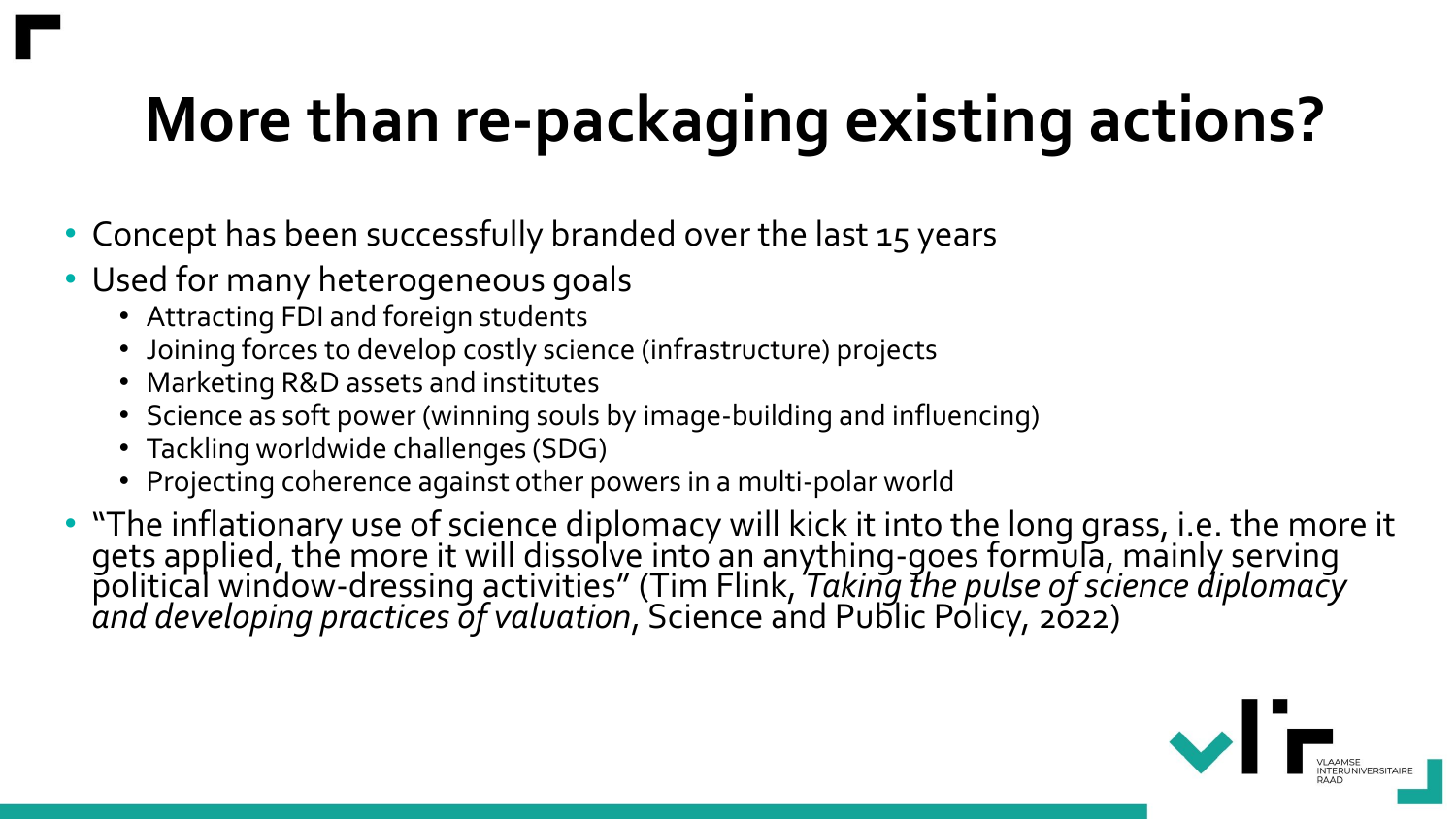#### **Some personal observations - 1**

- Developing a separate science diplomacy agenda
	- risks to be highly artificial, bringing topics together in a new policy chapter that used to be treated in the international paragraphs of chapters on research and higher education, or the science paragraphs of chapters on foreign policy;
	- can be highly beneficial in drawing and pooling resources from different policy domains.
- Seen from a university perspective, research and higher education are so closely intertwined, that one could question the adequacy of the term "science diplomacy" (holistic approach, as advocated by the Marseille declaration)

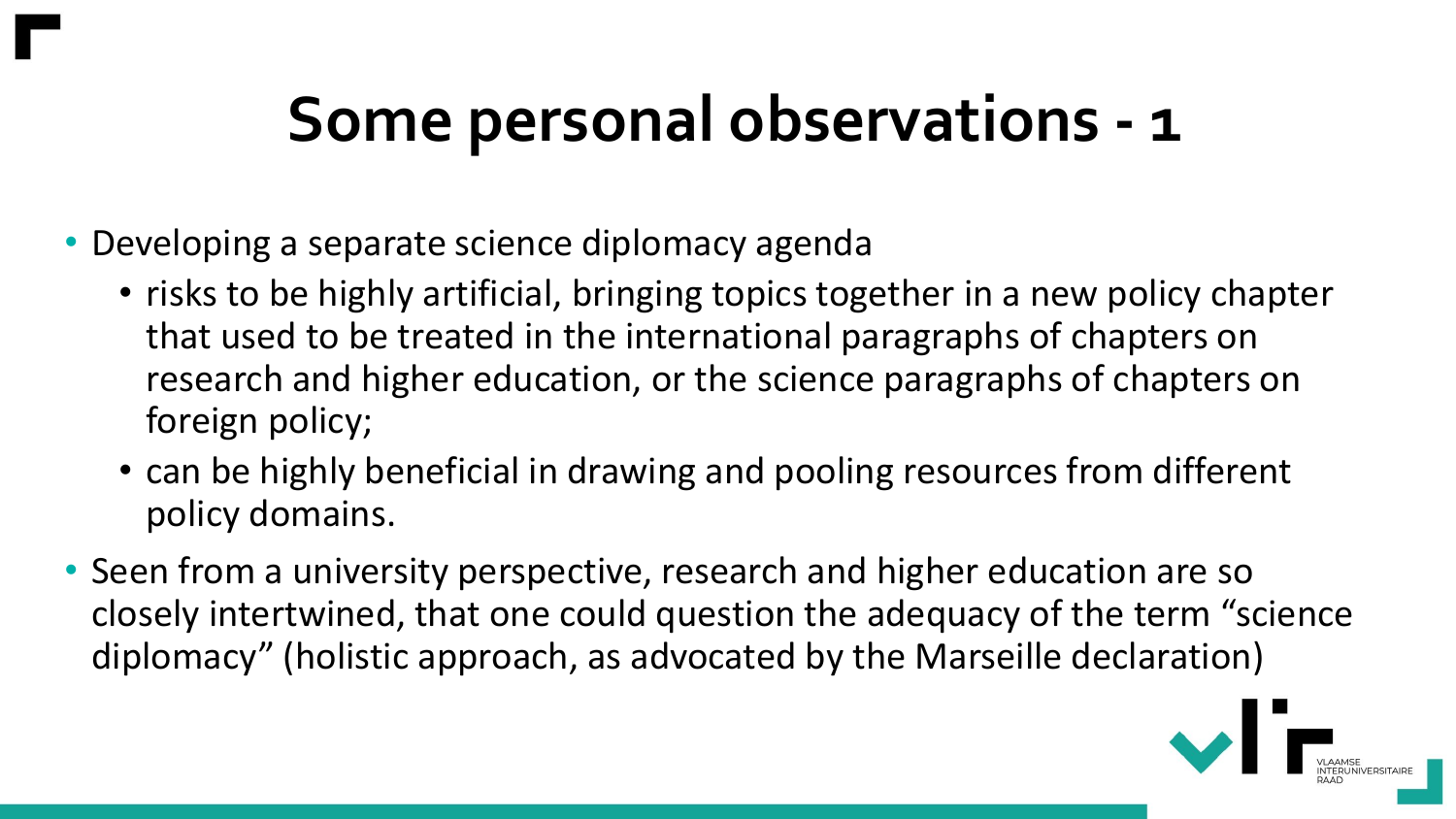#### **Some personal observations - 2**

- Diplomacy is no longer the exclusive remit of governments, as many new diplomatic actors have emerged, including regions, cities and universities
- Developing a "science diplomacy" agenda, as foreseen in the (new) ERA, should take all actors of the quintuple innovation helix (university, industry, government, public, environment) into account

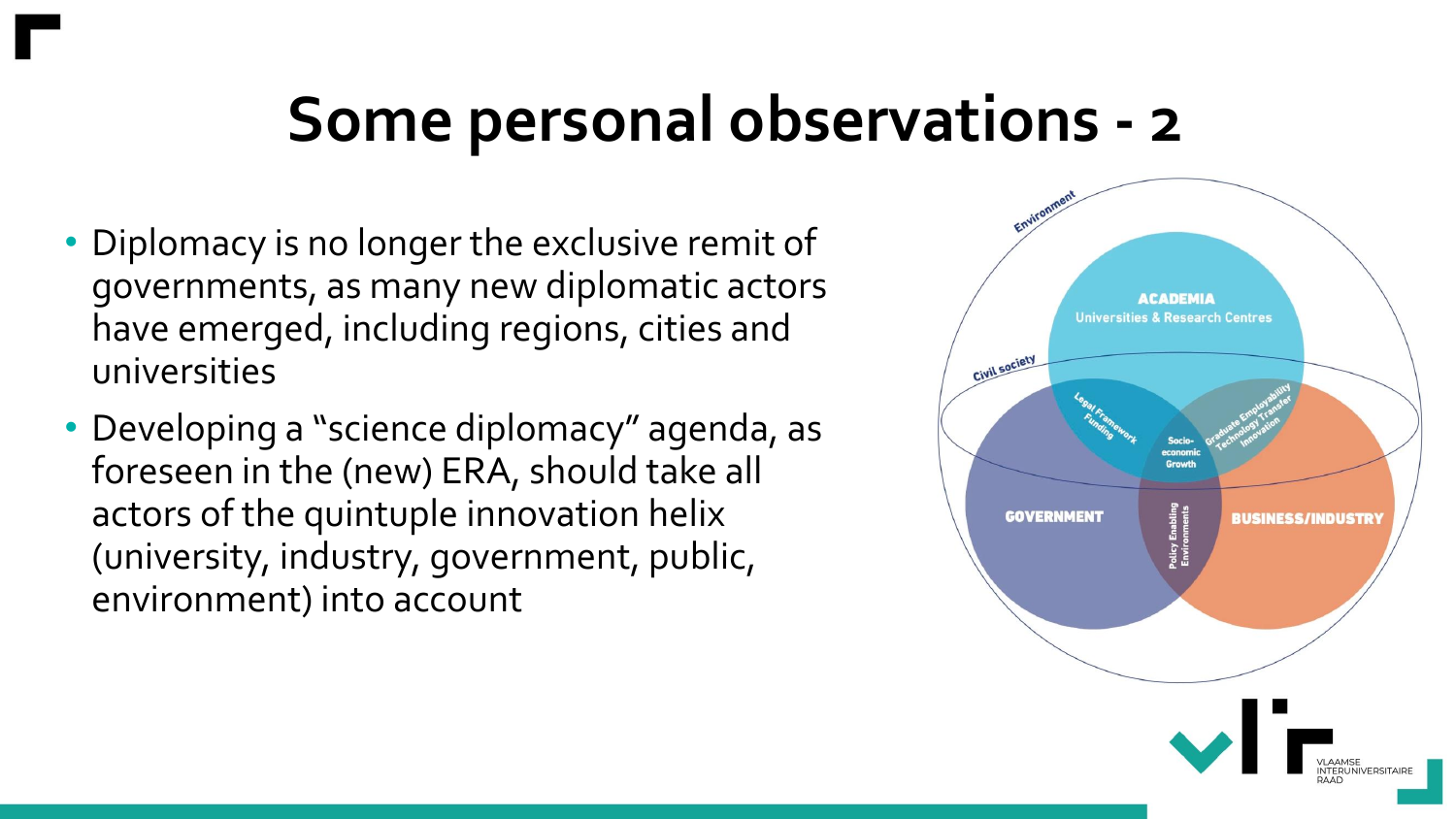### **Knowledge diplomacy in practice - 1**

- Some examples from a sub-state actor
- Active involvement of higher education institutes in outgoing official missions
	- Outgoing royal state missions: promotion and visibility of academic assets
	- Outgoing economic trade missions:
		- focus on prospection of new partnership opportunities, new cooperation agreements, reinforcing and deepening existing ties, promotion of academic assets, attraction of students and staff, networking with alumni
		- participation in mission-wide group events, as well as bilateral contacts

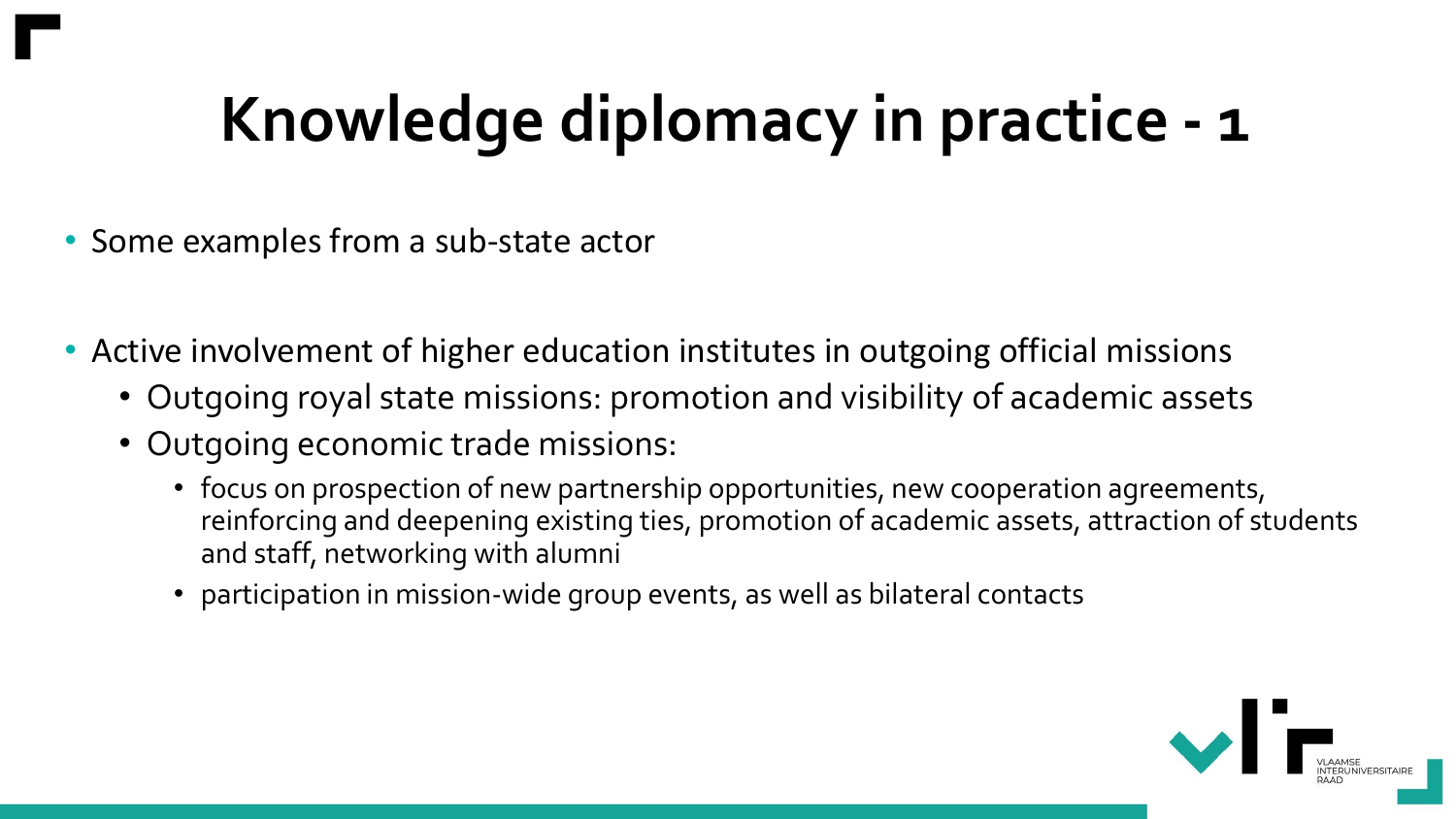# **Knowledge diplomacy in action - 2**

#### • Fayat fellowship programme

- For Flemish students wishing to pursue their studies at a top university abroad (based on the QS ranking)
- Students are expected to integrate in existing local networks and to serve as public ambassadors for their region
- Diplomatic academy
	- Sharing of relevant state-of-the-art academic knowledge with regional diplomats and diplomatsto be (ministry of foreign affairs, foreign trade agency, tourism agency)



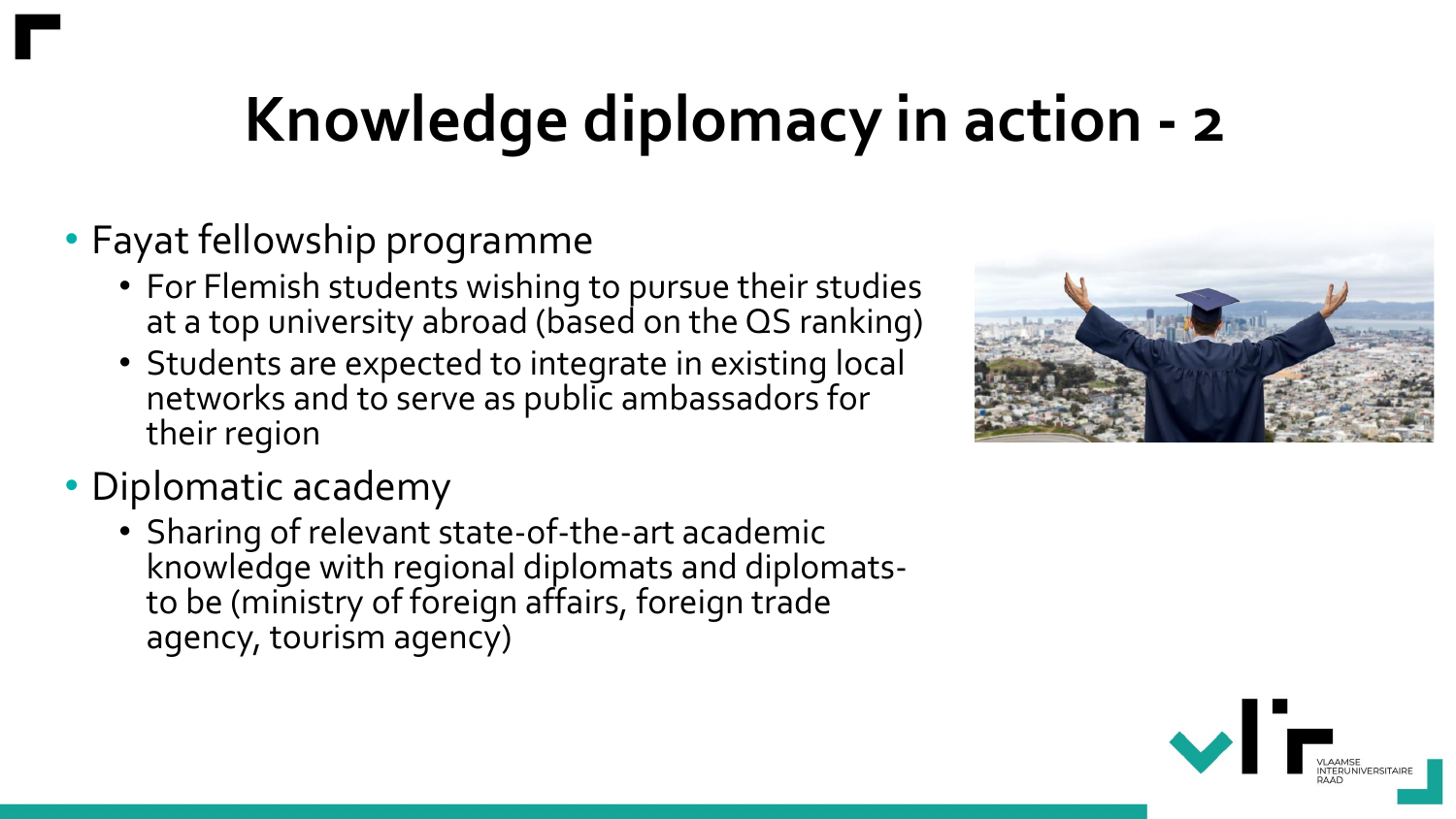# **Knowledge diplomacy in action - 3**

- International branding of the region
	- Phase 1: cultural icons of the past Flemish Masters (Breughel, Van Eyck, Rubens)
	- Phase 2: modern masters (gastronomy, design, fashion, …)
	- Phase 3 (under development): scientific masters





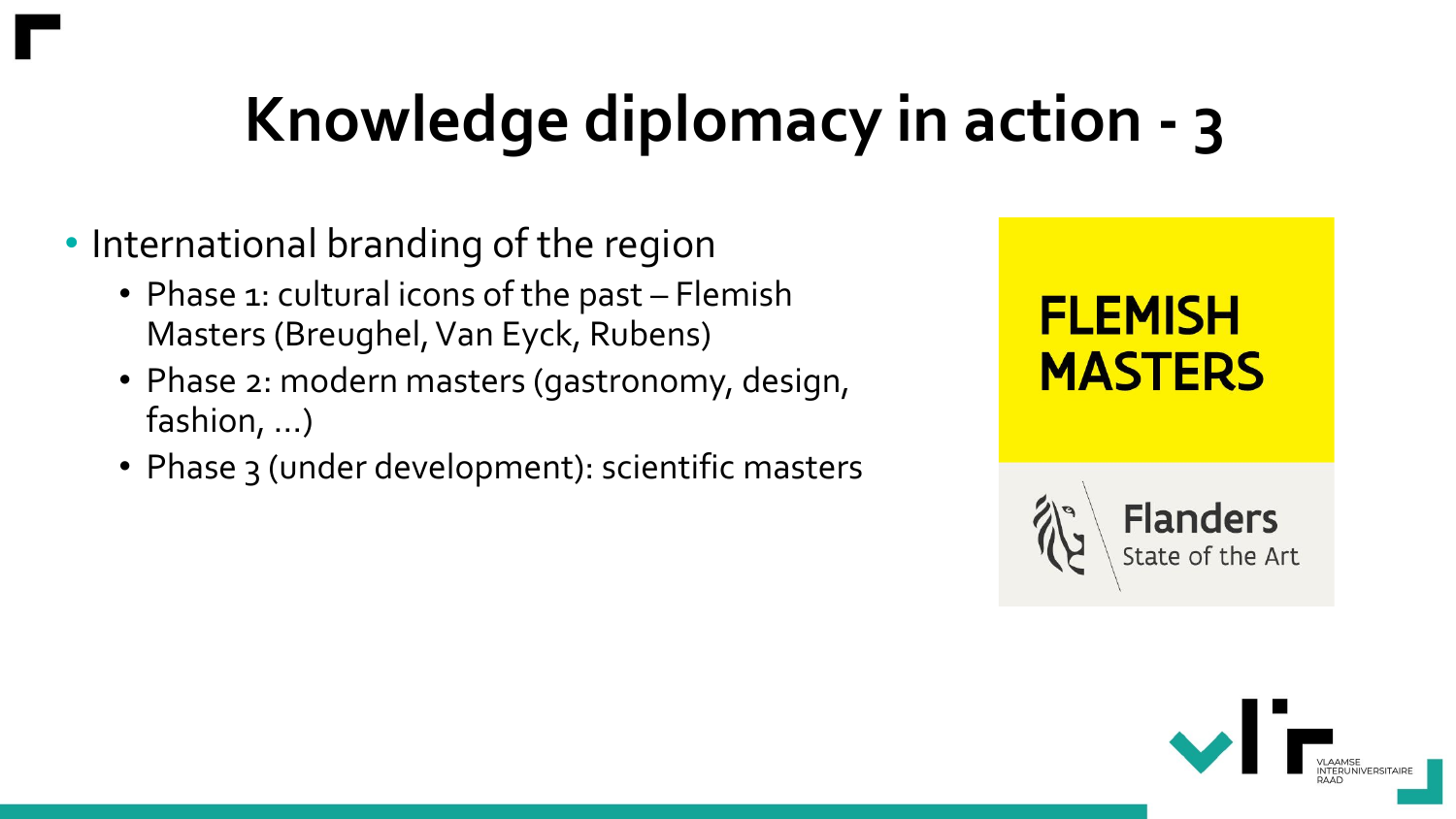### **Knowledge diplomacy in action - Flanders**

#### • Strong focus on values

- Bottom-up initiatives by universities
	- Human rights assessment tool (2019)
	- Guidelines for reseachers on dual use and misuse of research
	- Mind the GAP training tool on scientific integrity
	- Contributing to host threatened scholars by working with Scholars at Risk
- Call to action for government actors: make sure that universities receive quick and validated strategic intelligence on foreign partners they wish to work with, enabling them to make a thorough risk assessment